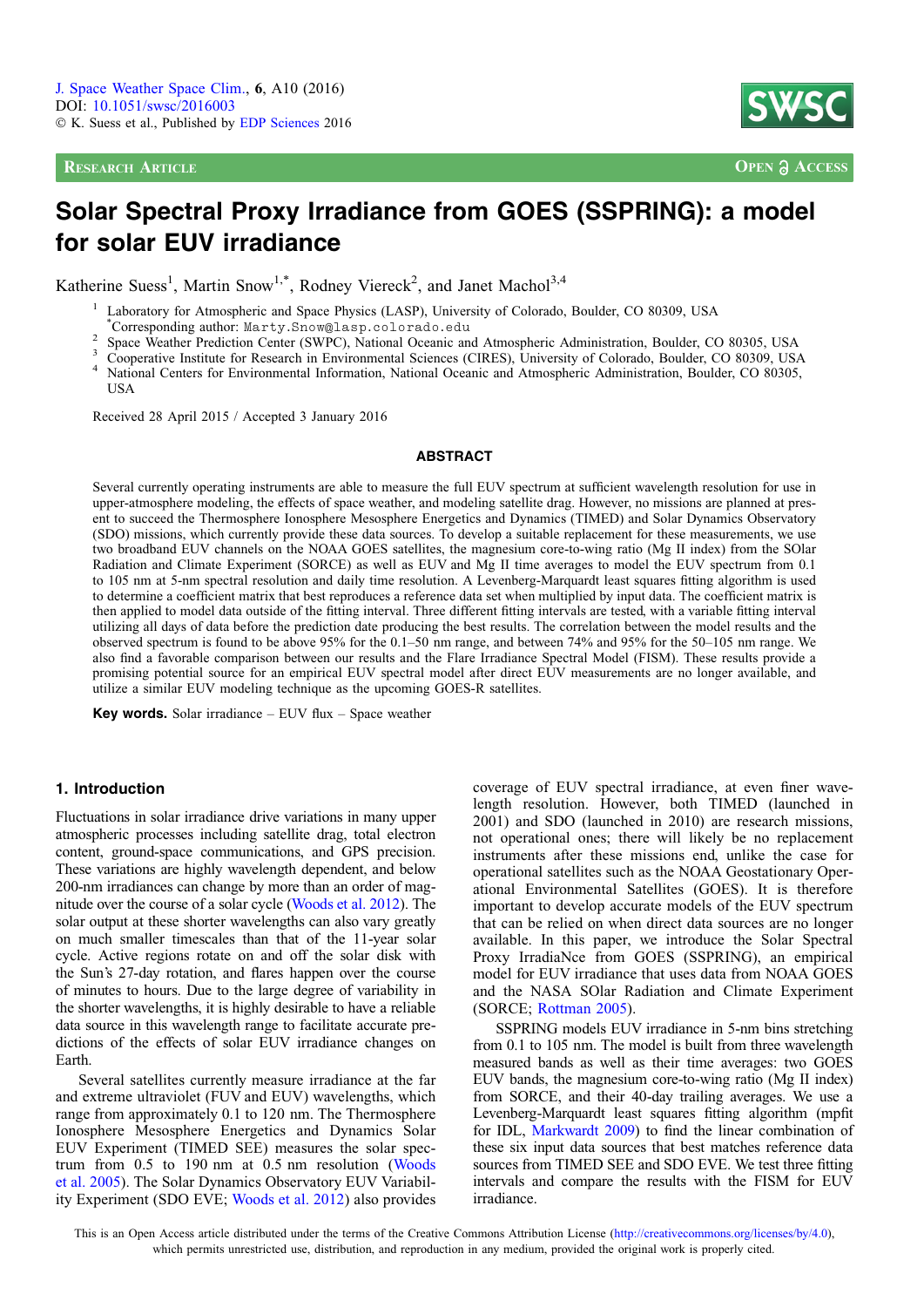#### <span id="page-1-0"></span>1.1. Existing EUV proxies and models

A variety of proxies and models for EUV irradiance already exist. The sunspot number has been measured for hundreds of years and can provide an estimate for overall solar activity during solar maximum. During solar minimum, the inability of sunspot number to go below zero leads to decreased accuracy of predictions for many EUV wavelengths.

The F10.7 index, the solar radio flux at 10.7 cm, is also a common solar proxy [\(Tapping 2013](#page-10-0)). F10.7 can penetrate the atmosphere and be measured by ground-based observatories (unlike EUV). As a result, F10.7 has been measured since before the space era and a continuous data set is available from 1947 to the present. Other radio wavelengths, such as 3.2, 8, 10, 15, and 30 cm, can also serve as proxies for solar activity ([Dudok de Wit et al. 2014\)](#page-9-0). Before EUV data was available from space-based observatories, F10.7 was one of the most common proxies for the EUV. However, much like sunspot number, it is not directly correlated to EUV irradiance. Instead, it is produced through up to three emission mechanisms occurring in the chromosphere and corona, including thermal Bremsstrahlung, gyromagnetic resonance, and possible nonthermal emissions [\(Tapping 2013\)](#page-10-0). Like the sunspot number, F10.7 appears to have a lower limit during solar minimum ([Viereck et al. 2001\)](#page-10-0).

The magnesium II core-to-wing ratio (Mg II index), another solar EUV proxy, is the ratio of the  $h$  and  $k$  lines of the magnesium flux near 280 nm to the background solar continuum around these lines (Heath  $&$  Schlesinger 1986). This proxy does not exhibit the decreased accuracy during solar minimum seen in the F10.7 and sunspot number proxies. Since the Mg II index is a ratio, it is also less sensitive to artifacts and instrument degradation than a non-ratio measurement.

Existing empirical and semi-empirical models include the EUV81 model [\(Hinteregger & Fukui 1981\)](#page-10-0), the EUVAC model [\(Richards et al. 1994](#page-10-0), [2006](#page-10-0)), the SOLAR2000 model [\(Tobiska](#page-10-0) [et al. 2000;](#page-10-0) [Tobiska 2004](#page-10-0)), the NRLEUV model [\(Warren et al.](#page-10-0) [2001;](#page-10-0) [Lean et al. 2003](#page-10-0); [Warren 2005](#page-10-0)), the FISM ([Chamberlin](#page-9-0) [et al. 2007\)](#page-9-0), and the empirical model presented in [Fontenla](#page-9-0) [et al \(2014\).](#page-9-0) [Chamberlin et al. \(2007\)](#page-9-0) compare the first four listed models with TIMED SEE data and determine that the models differ from SEE data by 20–47% in the 35–40 nm band during a rotation in January 2004. FISM uses one proxy per 1-nm wavelength bin to model rotational and baseline irradiance components, and achieves higher correlation with SEE data than the EUVAC, EUV81, and SOLAR2002 models [\(Chamberlin et al. 2007](#page-9-0)). Two major differences differentiate SSPRING from FISM: SSPRING uses multiple proxies per wavelength bin and does not individually model the baseline and rotational irradiance components. [Cessateur et al. \(2011\)](#page-9-0) construct a full EUV spectrum from observations in a few passbands similar to the methods used in this paper.

### 2. Input data sets

The input data sets which drive SSPRING approximately emulate the measurements that will be made on the upcoming GOES-R satellites and include operational data sources that span the EUV range to be modeled. The input data sets (Table 1) provide representative information about the corona, chromosphere, and transition region. This captures a large amount of the variability in the processes producing EUV radiation, allowing for more accurate EUV modeling.

Table 1. Data sources used, the measured feature, and the wavelength range of the measurement. Four GOES data products and one SORCE SOLSTICE data product are utilized. In addition, a 40-day trailing average is included for all inputs.

| Data Source           | Measured             | Wavelength     |
|-----------------------|----------------------|----------------|
|                       | feature              | range          |
| GOES-15 EUVS-B $(v2)$ | He II                | $26 - 34$ nm   |
| GOES-15 EUVS-E $(v2)$ | $Lv-\alpha$          | $118 - 122$ nm |
| SOLSTICE Mg II (v13)  | $Mg$ II              | $280$ nm       |
| Trailing Avg EUVS-B   | Time Avg He II       | $26 - 34$ nm   |
| Trailing Avg EUVS-E   | Time Avg $Ly-\alpha$ | $118 - 122$ nm |
| Trailing Avg Mg II    | Time Avg Mg II       | $280$ nm       |

Operational broadband measurements of the EUV spectrum are available from the NOAA GOES satellites ([Viereck](#page-10-0) [et al. 2007](#page-10-0)). We use measurements from GOES-15; this satellite covers the entire modeled time period, so there is no need to merge with GOES-13 or -14 data. GOES EUVS-B and -E bands capture the spectrum around the He II (EUVS-B) and Lyman-alpha  $(Ly-\alpha)$  (EUVS-E) lines, two of the strongest solar emissions. The GOES channel E data is converted to a 1-nm band around the Lyman- $\alpha$  line at 121.6 nm. Based on the LASP WHI quiet Sun reference spectrum [\(Woods et al.](#page-10-0) [2009\)](#page-10-0), about 88% of the full channel irradiance is contained in the 1-nm band. To correct for degradation in the E channel, the GOES data is scaled to SORCE SOLSTICE ([McClintock](#page-10-0) et al.  $2005$ ) Lyman- $\alpha$  measurements with a double exponential function. This correction indicates that for GOES-15, channel E degraded by 11% after 1 year and 32% after 5 years, while GOES-13 and -14 had slower degradation rates. The new generation of satellites will no longer measure broadband channels as the current GOES model does, but the central emission features should be similar enough to allow SSPRING to adapt smoothly to the new data source. GOES-R will also measure the Mg II index, allowing us to continue using this proxy after the end of the SORCE mission.

We also use the Mg II index from the SORCE SOLSTICE instrument [\(Snow et al. 2005](#page-10-0)). SOLSTICE measures the spectrum around 280 nm with 0.1 nm resolution, and this highresolution index has a smaller percent error than many other available EUV proxy indices ([Snow et al. 2005\)](#page-10-0). The Mg II index has been shown to be a better proxy for solar EUV irradiance than the F10.7 index [\(Viereck et al. 2001](#page-10-0)), in part due to the magnesium proxy's continued accuracy during solar minimum.

In addition to the daily average value for EUVS-B, EUVS-E, and Mg II, we also use time averages. The time average models the long-term solar variation and minimizes the impact of solar rotation. Many models use an 81-day centered average as a component of the F10.7 index to more accurately model solar cycle variability ([Hinteregger & Fukui 1981](#page-10-0); [Viereck](#page-10-0) [et al. 2001\)](#page-10-0); however, the use of this centered average makes real-time use of the proxy impractical. If SSPRING is to be used in near real time, we must use a trailing average. Figure 7 of Chamberlin et al.  $(2007)$  shows that a trailing average of 40 days produces a 0.93 correlation between the Mg II proxy and the modeled 1-nm irradiance. Doubling the smoothing interval to 80 days only increases the correlation to 0.94, so a longer smoothing interval yields rapidly diminishing returns. Therefore we have chosen a 40-day trailing average for this version of our model.

There are several data gaps within the modeled time period, none longer than 2 weeks. During data gaps, a linear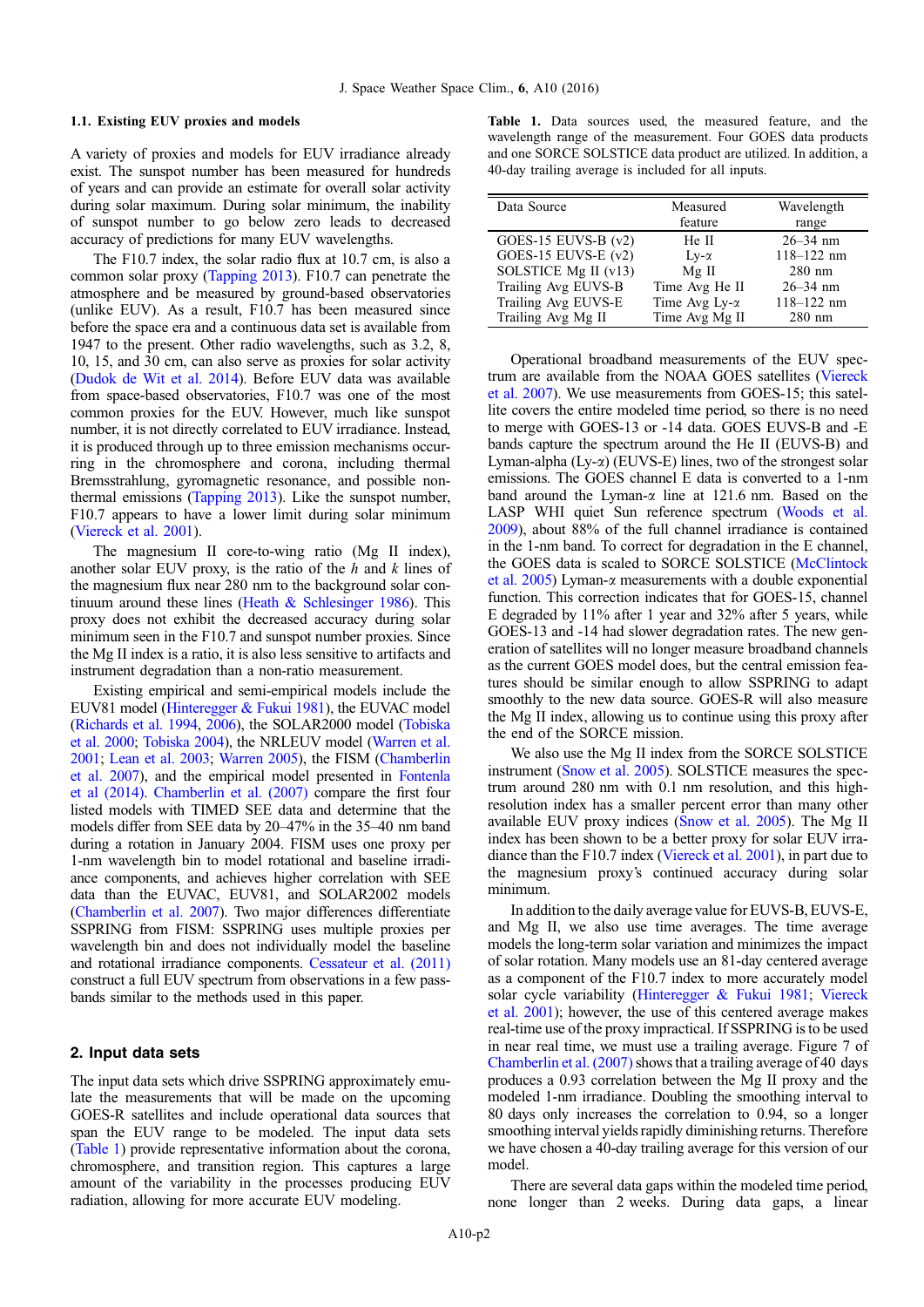interpolation of the data was performed. The days that used interpolated reference data were used only to generate the time averaged inputs and not included in the analysis of how well the model performed against the reference data.

#### 3. Reference data sets

TIMED SEE and SDO EVE data sets are used both to create the SSPRING coefficients and to test the model's accuracy. SDO EVE, the Solar Dynamics Observatory's EUV Variability Experiment, was launched in 2010 as a part of NASA's Living with a Star Program. EVE measures EUV irradiance at 0.1 nm resolution with a 10-second time cadence (Woods et al. 2012), allowing us to capture solar flares. However, more rapid than expected degradation of the MEGS-B instrument, which measures the longer-wavelength portion of the EUV spectrum, led to decreased calibration accuracy of the spectrum greater than 40 nm [\(EVE News 19 May 2010\)](#page-9-0). Furthermore, a power anomaly rendered measurements from MEGS-A unavailable after May 26, 2014 [\(EVE News 28 May 2014\)](#page-9-0).

Due to the degradation of MEGS-B during the test time period, we used data from TIMED SEE, the NASA Thermosphere Ionosphere Mesosphere Energetics and Dynamics mission's Solar EUV Experiment instrument, for wavelengths past 40 nm. SEE, launched in 2001, observes the Sun for approximately 3 min of every 97 min orbit [\(Woods et al. 2005\)](#page-10-0). SEE does not observe the Sun continuously enough to provide good data for solar flares, which can occur on timescales much shorter than TIMED's orbital period. Due to this orbital limitation, the Level 3 ''daily'' SEE data product we use in our calculations has had flares removed by the SEE team [\(Woods](#page-10-0) [et al. 2005](#page-10-0)).

While the differences in the cadence and resolution of the SEE and EVE data sets are fairly large, the model construction is not sensitive to the differences. Modeling a daily EUV spectrum as we present here as opposed to a minute-by-minute one makes the time cadence differences between the SDO and TIMED spacecraft much less important, as both instruments have enough sample points per day to produce a reliable daily average. Additionally, both instruments have much finer wavelength resolution than 5 nm, rendering differences in spectral resolution of the two instruments unimportant for SSPRING's construction.

The data sets we used for each part of the spectrum are presented in Table 2. This combination allowed coverage of the EUV spectrum and use of the most accurate available data for the wavelength range.

## 4. Model construction

We created equal-sized bins for the first iteration of this model and chose the median size of the Solomon  $\&$  Qian (2005) bands of 5 nm as the bandwidth; a 5-nm spectral resolution is also the requirement for the new GOES-R EUV products [\(Eparvier et al. 2009](#page-9-0)). Using the methods employed for SSPRING, it would be simple to determine the coefficients for other modeled bandpasses. Thus, we could easily provide a version of SSPRING with resolution equal to that proposed in [Solomon & Qian \(2005\)](#page-10-0) if necessary.

Because the SDO EVE reference data set begins at 6 nm, the first band stretches from 0.1 to 6 nm and the second from 6 to 10 nm. The remaining 19 bands, starting at 10 nm, have a

Table 2. Reference data used for each wavelength range. The TIMED SEE ''Integrated Spectrum'' refers to the calibration of Level 3 SEE data short of 27 nm ([Woods et al. 2005\)](#page-10-0). In this range, a solar model is scaled to match broadband data from the instrument, and finer-resolution data is extracted from the model.

| Wavelength range | Reference spectrum                  |
|------------------|-------------------------------------|
| $01-6$ nm        | TIMED SEE Integrated Spectrum (v11) |
| $6 - 40$ nm      | $SDO$ EVE $(v3)$                    |
| $40 - 105$ nm    | TIMED EE $(v11)$                    |

5-nm width. This produces a total of 21 5-nm bands from 0.1 to 105 nm. These are similar to the bandpasses that will be produced by the next-generation GOES-R satellites [\(Eparvier](#page-9-0) [et al. 2009](#page-9-0)).

The input data set, discussed in [Section 2](#page-1-0), represents solar flux in  $Ly-\alpha$ , He II, and the Mg II index- or the solar transition region, chromosphere, and corona. One can think of these different input time series as semi-orthogonal functions, where an active region tends to affect each input in a similar fashion but to a different degree. If the activity levels of the processes producing solar EUV are correctly combined, an accurate proxy for the observed irradiance can be attained. Based on this idea, we model EUV irradiance as a linear combination of each input according to the equation:

$$
EUV irradiance = w1 + w2 × EUVS-B + w3 × EUVS-E + w4 × EUVS-B training average + w5 × EUVS-E training average + w6 × Mg II Index training average (1)
$$

where  $w_1$  through  $w_6$  refer to the weights produced by the fitting algorithm and ''trailing average'' refers to a 40-day trailing average or smoothed version of the time series.

We use a Levenberg-Marquardt damped least squares fitting algorithm (mpfit for IDL, [Markwardt 2009](#page-10-0)) to determine the six weights that best produce the reference spectra from a linear combination of the input data time series. As inputs, the algorithm requires: a functional form for the solution (shown in Eq.  $(1)$ ), the data that makes up each independent variable in the function, a set of data to compare the function to which it serves as a fitting set for the model (SDO EVE and TIMED SEE), and a set of initial parameters for each independent variable in the function.

The fitting was performed with normalized inputs and reference values due to the wide range of magnitudes of the input data. Normalizing the inputs to the same baseline order of magnitude allowed the fitting program to perform fewer iterations with a small, uniform initial parameter, as opposed to attempting to minimize the number of iterations on nonnormalized inputs by a clever choice of initial parameters. This simple normalization used typical values from the middle of our time period. We similarly normalized the reference data sets by dividing the irradiance time series for each 5-nm bin by the irradiance on a particular day. January 1, 2012 was chosen as the normalization day. This normalization produced time series that are all equal to 1.0 on January 1, 2012 and vary based on the percent change from that day. The overall input and reference data are not on the same scale – they simply use the same baseline value to aid the fitting program. It is easy to convert the normalized model results back to physical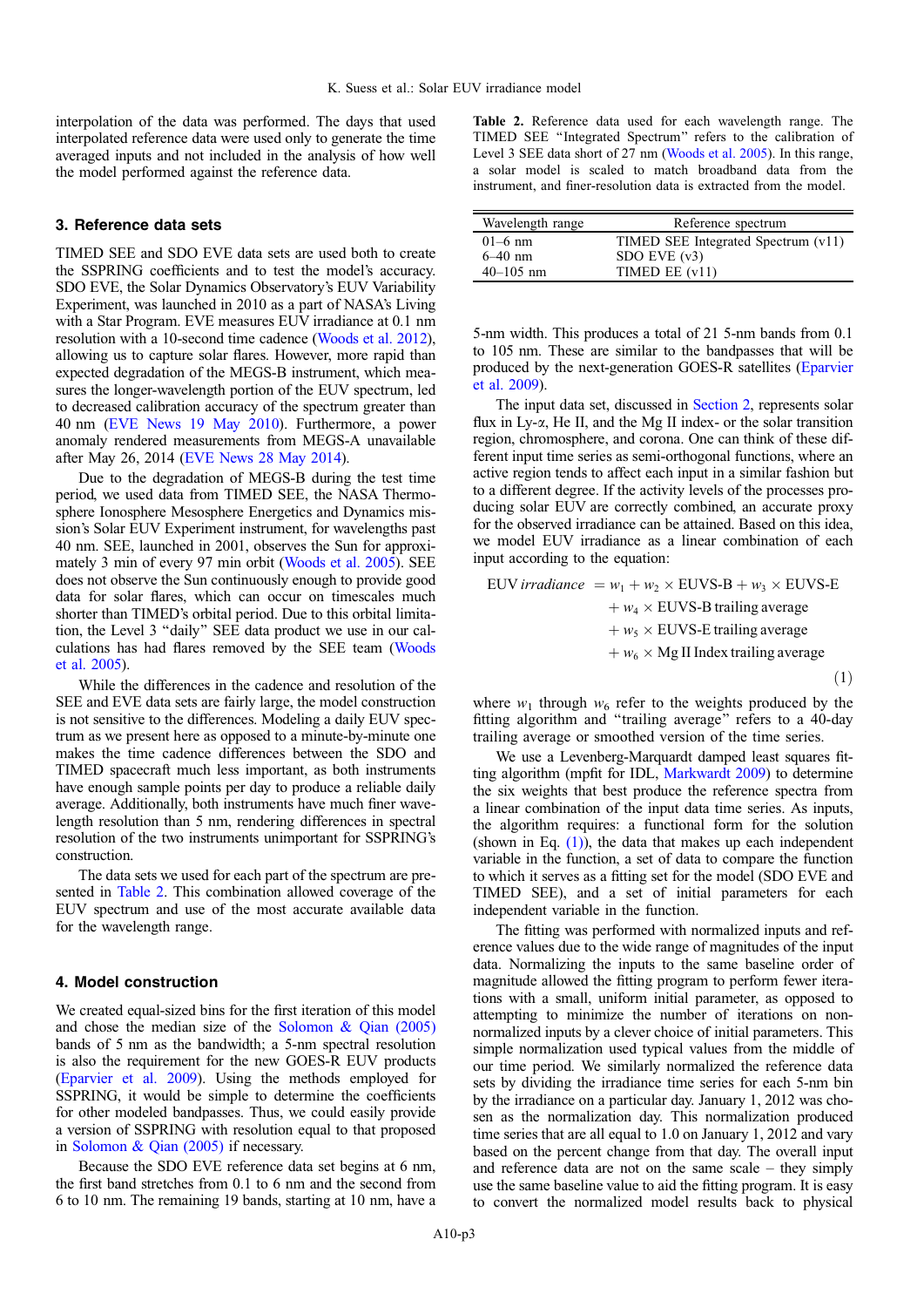<span id="page-3-0"></span>irradiance units by multiplying each band by its normalization factor.

The weighting coefficients for each 5-nm bin were determined separately. With 21 bands and 6 fitting coefficients per band, the result of the fitting algorithm was a  $6 \times 21$  matrix of coefficients that best produced the output fitting data from a linear combination of the input data sets. Applying this matrix to input time series outside the fitting interval produced a modeled EUV spectrum. To compare the modeled spectra with reference data, we have so far tested SSPRING only in time periods where both a reference data set and an input data set from the GOES and SORCE satellites are available. This period spans from April 2010 to July 2013.

## 4.1. Fitting intervals

We tested three different fitting intervals. The first two were fixed, and the third was variable. Fitting interval choice can dramatically affect the accuracy of the modeled results for many reasons, so it is important to test different intervals and determine which produces the best results. The fitting interval can affect model accuracy for several reasons: a larger dynamic range in the reference data of the training period typically improves the accuracy of the fit, and the closer the fitting interval is to the dates of interest the less important any drift in the input data or reference data will be. We began by testing two different types of fixed fitting intervals to assess the effectiveness of our model function and fitting algorithm. For almost all bands, the correlation coefficients between the model results and the reference spectra were above 70% (discussion in Sect. 5.1). These results showed that our overall method was appropriate to model the EUV data. We then moved on to a slightly more complex variable fitting period method, which further improved the model's accuracy.

For the first fixed fitting interval, SSPRING used reference data from either the 2011 or 2012 calendar year, a period long enough to include information about both 27-day solar rotation and some solar cycle changes. Section 5.1 contains the results of this fitting interval.

Next, moving a fitting interval of fixed length through time determined how the fitting interval choice affected the model results. We created model results for the first 2 weeks of February 2013 for 14 different four-month periods which began 2.5 years before the test days and ended with the inclusion of the test days. The results from this analysis are given in [Section 5.2.](#page-5-0)

With the first fixed fitting interval, we determined that the basic concept of the model produced viable results. With the second fixed fitting interval, we verified our prediction that a fitting interval closer to the test dates would produce more accurate results. With the variable fitting interval, we aimed to make a model that combined the successes of the first two fitting intervals and utilized all available data, an approach that best mimics operational use. In this model, daily expansions of the fitting interval made use of all data that would have been available if SSPRING had been run on that day. So that the initial model results did not suffer from a lack of fitting data, all available data from 2010 was used to predict irradiances in 2010. After that, the fitting interval was expanded each day. To model April 3, 2012, for example, the fitting interval spanned from April 1, 2010 (beginning of data set) to April 2, 2012 (day before prediction date). This variable fitting interval model produces more accurate model results than the fixed fitting interval. Furthermore, GOES produces data at a 30-second cadence for space weather prediction. This makes it possible to run this model daily and obtain accurate estimates for the daily EUV irradiance. While up-to-date reference data will not be available after the SEE and EVE missions are complete, this method of expanding the fitting interval best mimics using all available fitting data, while not including future data in the fit. [Section 5.3](#page-5-0) details the results of this fitting interval selection.

#### 4.2 Model uncertainties

Several main factors contribute to uncertainties in SSPRING. There will be error in the reconstruction, which we quantify in the Results section using the linear Pearson correlation coefficient. Additionally, there are uncertainties in the training data sets as well as the data sets we compare the model to. The formal uncertainty in TIMED SEE and SDO EVE data is  $\sim$ 30%, but this includes calibration uncertainties; the day-to-day repeatability is on the order of a few percent (see readme files for SDO EVE and TIMED SEE). Because we compute normalized results that are then pegged to the real value on a specific day, this day-to-day repeatability is the relevant uncertainty; this uncertainty is much less than the uncertainty in the model. Neither TIMED SEE nor SDO EVE cover a full solar cycle– in particular, neither covers the descending phase of the solar cycle. This will lead to additional uncertainty when modeling the descending phase of the solar cycle, but is difficult to quantify in advance. If SSPRING is used after the release of GOES-R data, there will also be uncertainties that result from the change in the wavelength coverage and sensitivity of the EUVS bands. This uncertainty may be calculated after the release of GOES-R data.

#### 5 Results

#### 5.1 Results for a one-year fixed fitting interval

To test the effectiveness of the models produced by the 2011 and 2012 year-long fitting intervals, we calculated linear Pearson correlation coefficients. For each 5-nm bin, we found the correlation coefficient over the entire data period between the modeled time series and the observed EVE or SEE time series. Figure 1 shows the correlation as a function of wavelength for both the 2011 and 2012 fitting intervals. It is evident from these plots that the correlation is higher in the shorterwavelength bins than in the longer-wavelength bins. In both,



Fig. 1. Data and model correlation for both the 2011 and 2012 fitting intervals.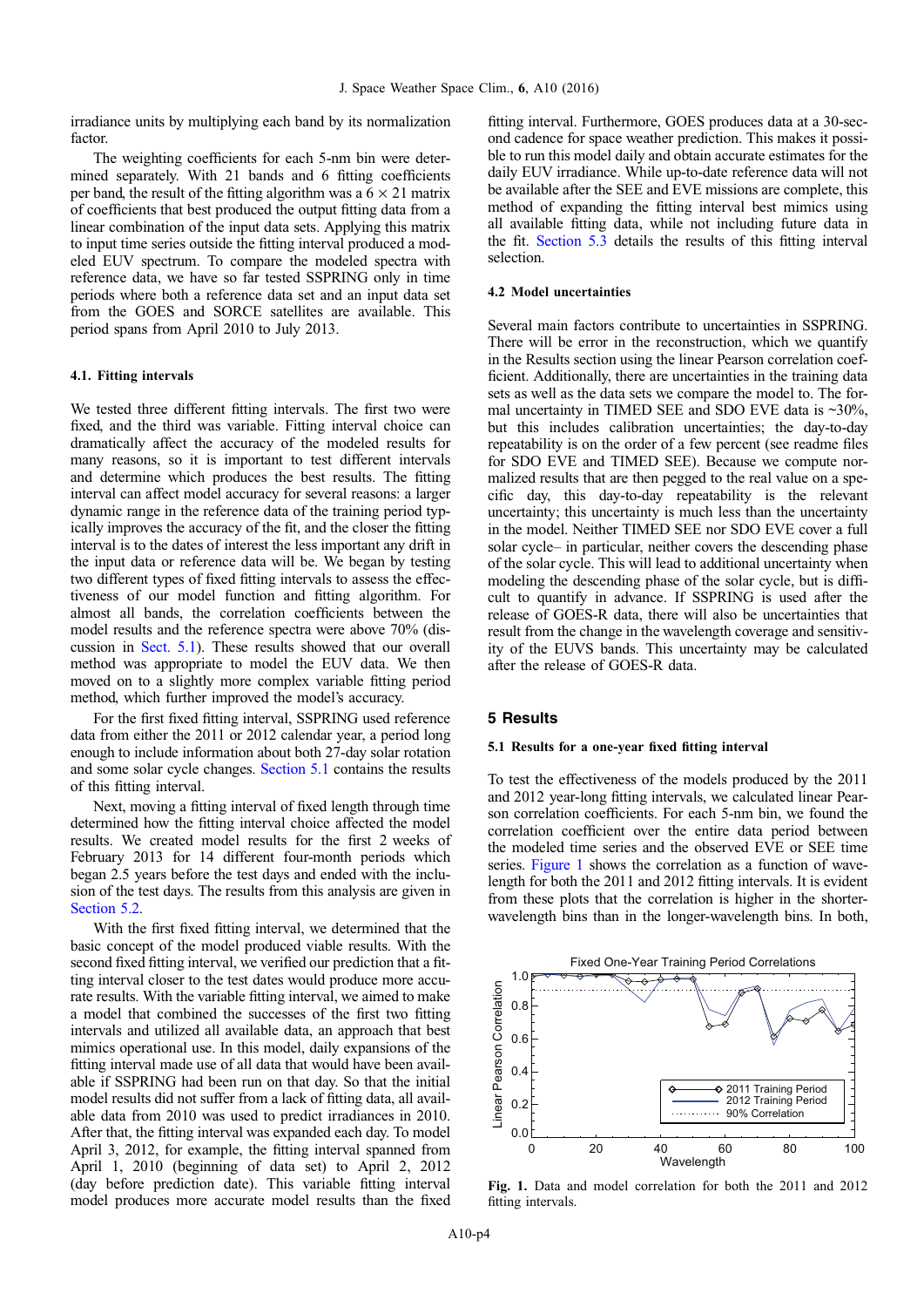K. Suess et al.: Solar EUV irradiance model

<span id="page-4-0"></span>

Fig. 2. Example 4-year time series for 2012 training period. Not only does the 6–10 nm band better capture day-to-day variations, it also more closely follows the overall solar activity level. Note that for the 75–80 nm band, the farther away from the fitting interval the model results are, the less likely they are to overlay the observed data. Reference data uncertainties are a few percent, on the order of the size of the line used to plot. (a) Strongest correlation for 2012 fitting interval, (b) weakest correlation for 2012 fitting lnterval.



Fig. 3. Example time series for 2011 training period. The highest correlation for this fitting interval looks fairly similar to the 2012 fitting interval, but the 75–80 nm band has improved by 5%. This is evident as the model results no longer diverge from the observations at the edges of the time sample. Data uncertainties are a few percent, on the order of the size of the line used to plot. (a) Strongest correlation for 2011 training period, (b) weakest correlation for 2011 training period.

the correlation coefficient is fairly constant until approximately 50 nm but drops off for longer wavelengths. This is likely in part due to our input data. As discussed in [Section 2](#page-1-0), the input data describes the irradiance in Ly- $\alpha$ , He II, and Mg II. None of these inputs span the 50–110 nm range. This likely leads to failure to capture some portion of the variability in this part of the spectrum, causing decreased model accuracy. Furthermore, solar irradiance is both stronger and more variable below 40 nm; thus, both input and reference data have higher signalto-noise values, likely leading to better fits. Because the solar spectrum is less variable above 45 nm and there is less irradiance at these wavelengths, it is less critical to obtain accurate fits and predictions in this region of the spectrum. The cause of the apparent oscillations in the correlation in [Figure 1](#page-3-0) is not clear.

In Figures 2 and 3 we plot the time series for the wavelengths with the highest and lowest correlation coefficients in each fitting interval. For both years, the maximum correlation occurs in the 6–10 nm band, and the minimum occurs in the 75–80 nm band. However, the correlations for both of these bands are higher for the 2011 fitting interval than for the 2012 fitting interval. Arrows on the plots indicate the fitting interval utilized for each modeled time series. The differences in correlation between the 2 years indicate that the choice of fitting interval does contribute to the overall success of the model; it is therefore important to carefully pick the fitting interval to provide the best results.



Fig. 4. Daily and smoothed irradiance for 25–30 nm band. The smooth version allows us to see the larger solar cycle variability in 2011 when compared to 2012, contributing to the 2011 fitting interval's increased accuracy.

It is evident from the red smoothed curve in Figure 4 that the baseline irradiance changes more in 2011 than in 2012. The overall percent change in this band between the first and last day of 2011 is 95%, whereas in 2012 the percent difference is only 12%. This indicates that the 2011 fitting interval contains more information about the variability due to the solar cycle than the 2012 fitting interval and helps explain the 2011 fitting interval model's higher correlation with the observed data. We further examined the effects of the fitting interval choice in Section 5.2.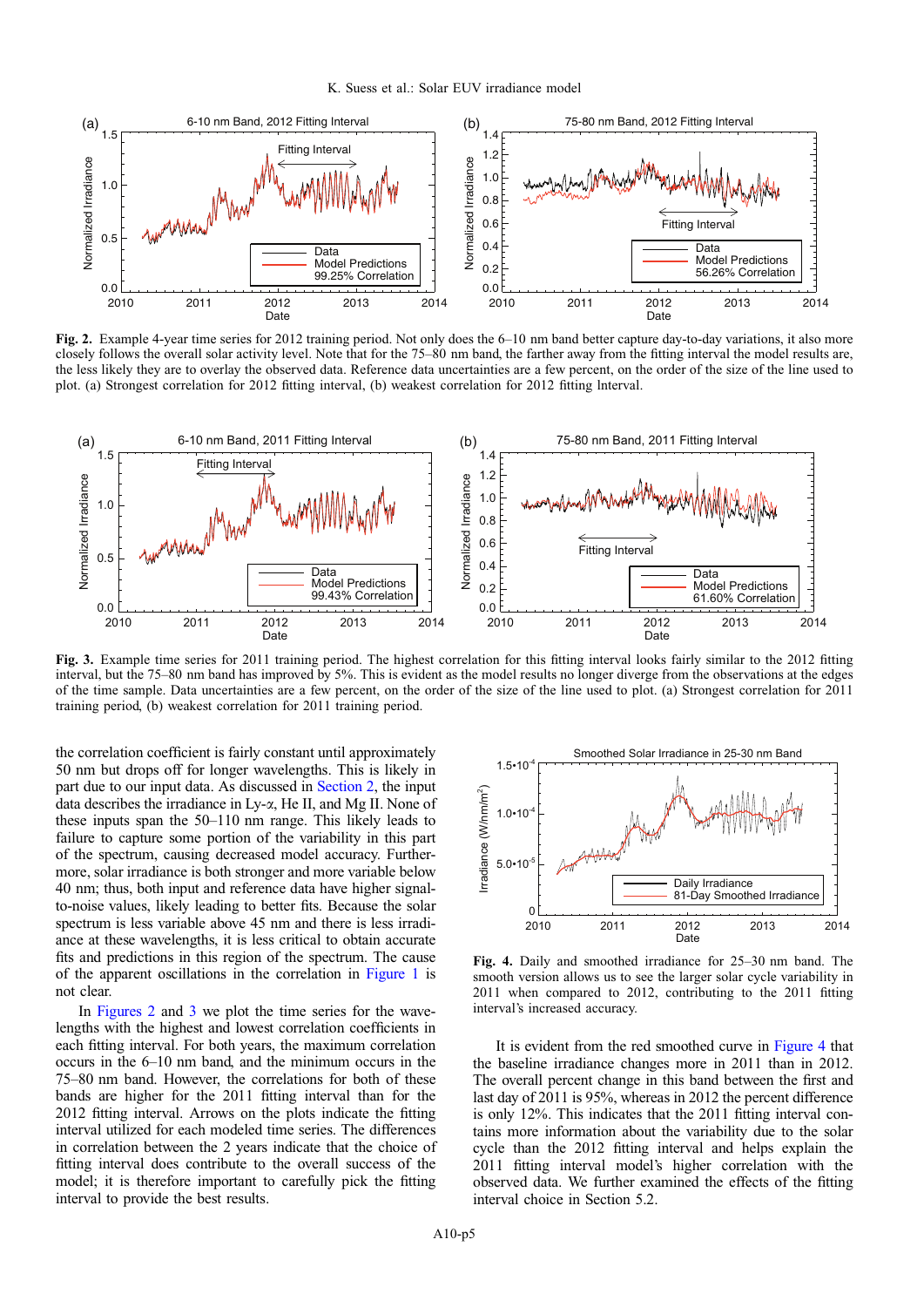<span id="page-5-0"></span>

Fig. 5. When the overall irradiance level in the fitting interval more closely matches that of the two modeled weeks, the percent difference tends to be lower. Additionally, the percent difference is a minimum for the training period that includes the two predicted weeks and nearminimum for the training period just before the predicted weeks. Uncertainty in the reference data itself is a few percent. (a) Band with smallest percent difference, (b) band with largest percent difference.

Table 3. Start and end dates for the fitting intervals chosen to evaluate the effect of fitting interval choice on model accuracy.

| Model number   | Start date       | End date          |
|----------------|------------------|-------------------|
| 1              | August 1, 2010   | January 1, 2010   |
| $\overline{2}$ | October 1, 2010  | March 1, 2011     |
| 3              | December 1, 2010 | May 1, 2011       |
| $\overline{4}$ | February 1, 2011 | July 1, 2011      |
| 5              | April 1, 2011    | September 1, 2011 |
| 6              | June 1, 2011     | November 1, 2011  |
| 7              | August 1, 2011   | January 1, 2012   |
| 8              | October 1, 2011  | March 1, 2012     |
| 9              | December 1, 2011 | May 1, 2012       |
| 10             | February 1, 2012 | July 1, 2012      |
| 11             | April 1, 2012    | September 1, 2012 |
| 12             | June 1, 2012     | November 1, 2012  |
| 13             | August 1, 2012   | January 1, 2013   |
| 14             | October 1, 2012  | March 1, 2013     |

#### 5.2. Fixed training period evaluation

One-year fixed fitting intervals demonstrated the effectiveness of SSPRING's linear combination proxy model method, but correlation between the model results and the observed data varied as the fitting interval was changed. In this section, we further explore the effect of the fitting interval choice on model effectiveness and test if the proximity of the fitting interval to the prediction date has an effect on the model-data correlation.

Creating 14 different overlapping fitting intervals of four months each allowed for sufficiently long fitting intervals. The dates to be predicted were the first 2 weeks of February 2013. The dates chosen as fitting intervals for each model are tabulated in Table 3. The first fitting interval is three full years before the test dates, and the last fitting interval includes the test dates.

After using the dates in Table 3 to create 14 sets of model parameters, we used those parameters to model the first two weeks of February 2013. Due to the small number of data points, the average percent difference between the model results and the data proved a more useful analytic than the correlation coefficient. In Figure 5 we plot the percent difference as a function of model number for several bands.

As expected, the fitting interval that includes the test dates produces the lowest percent difference. In general, the percent difference is also lower when the general irradiance level of the fitting interval more closely matches that of the test dates. We note that the difference between the first and last model's percent difference is greater for the 90–95 nm band, which generally has a much lower correlation than the 6–10 nm band. This indicates that the fitting interval choice could improve the poorly correlated bands more than the bands which already have high correlation, a promising way to improve the overall effectiveness of the model.

We also used the 14 sets of spectral coefficients to generate model results for the entire time period and then performed a reduced  $\chi^2$  test on the results to determine if the error is Gaussian. We calculated the difference between the model results and the observed data, binned the differences into a histogram, fit a Gaussian to the histogram, and finally performed a reduced  $\chi^2$  distribution test on the histogram and fitted Gaussian. If the model accurately represents the data, the error should be Gaussian and the reduced  $\chi^2$  value should remain near unity.

[Figure 6](#page-6-0) shows the reduced  $\chi^2$  values for particular bands plotted as a function of fitting interval date choice. We can pick minima and maxima from this graph to determine the optimal fitting interval choice.

In [Figure 6,](#page-6-0) we see that both pictured bands have the same general shape, despite differences in specific fitting intervals. We note that these  $\chi^2$  values are higher than desirable for many of the fitting intervals; this is likely because the model was trained on only a few months of reference data. Final model results use more than a four-month period to fit and do not suffer from this limitation.

Both bands have a minimum  $\chi^2$  in 2011. This is consistent with the fact that the 2011 year-long fitting interval is more effective than the 2012 year-long fitting interval for many wavelengths, and implies that the best choice of fixed fitting interval uses 2011 data. Much of this 2011 reference data is included in the variable fitting interval described in the next section.

#### 5.3. Variable training period results

With only  $\sim$ 3.5 years of data, it is difficult to weigh the relative importance of a long fitting interval and a fitting interval using recent data. In this section, we approximate a long fitting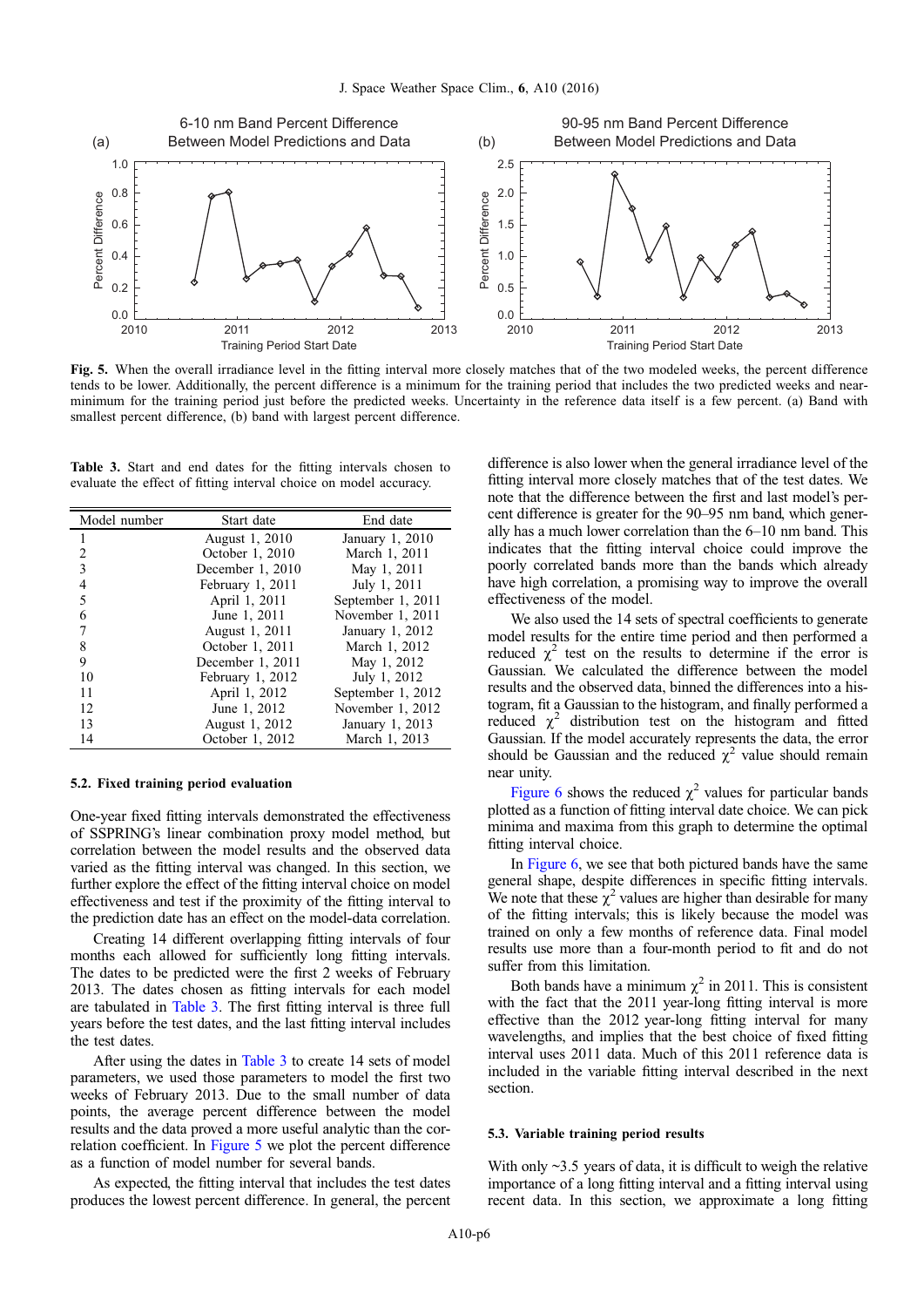<span id="page-6-0"></span>

Fig. 6. Reduced  $\chi^2$  as a function of fitting interval start date for two different bands. While the exact value differs for the two, the general shape of the curve is the same for these bands as well as the majority of the other 5-nm bands. For both, the minimum reduced  $\chi^2$  occurs during 2011, showing that models including 2011 solar data tend to perform better than 2010- or 2012-based models.



Fig. 7. Correlation coefficients for the variable fitting method and for the 2011 fixed fitting interval method, which had the higher correlation coefficients out of the 2 year-long fitting intervals tested. At longer wavelengths, it is clear that the variable fitting interval outperforms the fixed fitting intervals.

interval by using a variable training period that uses all days before the day to be predicted as a fitting interval.

To ensure that the variable model always has enough fitting data, we use all available 2010 data to fit the model for days in 2010. After December 31, 2010, we fit with all of the data available up until that day. For example, to model the EUV irradiance on April 3, 2012, the fitting interval spans from

April 9, 2010, the first day we have GOES data, to April 2, 2012, the day before the day to be modeled. The fitting interval remains one day behind the prediction date, so the model includes information about the most recent solar activity but does not include future data. Due to the flexibility of the fitting interval selection with this model, we expect the model spectra produced to be day-to-day more accurate than using a fixed fitting interval.

As before, Figure 7 shows the linear Pearson correlation between the SSPRING results and the binned data. We also provide time series for the bands with highest and lowest correlation in Figure 8. In Figure 7 we see that for the 0.1–25 nm range, there is very little difference between the variable fitting interval and the fixed fitting interval correlations. However, the correlations split off longwards of 25 nm and it becomes clear that the variable fitting interval produces better results at long wavelengths. The difference is greatest in the 75–80 nm band, where the variable fitting interval has 17.84% better correlation than the 2012 one-year fitting interval.

Compared with [Figure 3,](#page-4-0) the time series in Figure 8 demonstrate improved correlations for both the best and the worst wavelength band. The best band improved a slight amount, fairly undetectable in the plot. However, the lowest correlation band improved by almost 20%, which leads to a noticeable increase in the quality of the modeled spectra. Along with the correlation coefficients in Figure 7, these time series help affirm that the variable fitting interval is the most accurate fitting interval tested.

Due to increases in accuracy, especially in the longer portion of the EUV spectrum, the variable fitting interval method is the best of the tested fitting intervals; this supports the idea that the best fitting interval uses a large amount of data, including recent data. The final version of SSPRING will use all available data. It is important to note, however, that additional SOLSTICE Mg II data is unavailable beyond the range used in the variable training model. The coefficients are therefore static beyond mid-2013, and model correlations will likely decrease as the prediction period moves farther away from the training period.

[Table 4](#page-7-0) lists model coefficients created with the entire fitting interval. [Table 5](#page-8-0) contains the mean and standard deviation of the mean for each coefficient over the days in the variable training period. The standard deviation of the mean is at least one order of magnitude smaller than the mean for all parameters; this indicates that the values are fairly stable in time over the 3.5 year fitting interval and suggests model predictions will not drift rapidly as the time between the fitting interval and prediction date increases.



Fig. 8. Time series for the variable fitting interval model. Reference data uncertainties are a few percent, on the order of the size of the line used to plot. (a) Highest correlation band, (b) lowest correlation band.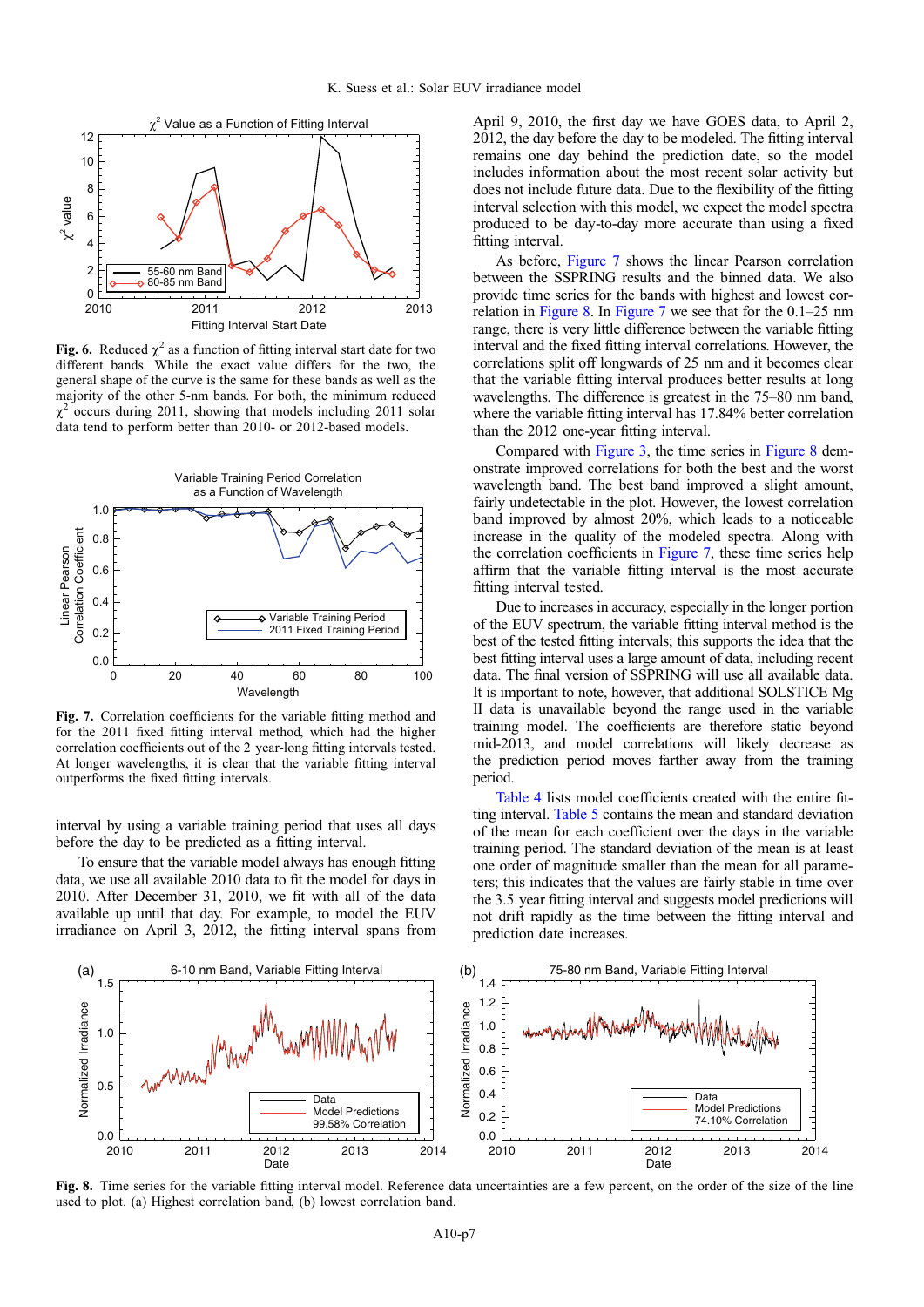<span id="page-7-0"></span>Table 4. Final model parameters for each wavelength band. Values are not normalized – when multiplied by the value of each proxy and added, an irradiance is produced.

| Wavelength  | Offset         | EUVS-B      | <b>EUVS-E</b>  | $Mg$ II         | Mg II average  | <b>EUVS-E</b>  | EUVS-B         |
|-------------|----------------|-------------|----------------|-----------------|----------------|----------------|----------------|
| (nm)        |                |             |                |                 |                | average        | average        |
| $0 - 6$     | $-6.42617e-05$ | 7.06405e-03 | $-4.62286e-03$ | 9.49173e-04     | 1.47148e-03    | 5.12523e-03    | $-3.55315e-03$ |
| $6 - 10$    | $-4.04546e-05$ | 4.73700e-03 | $-2.70627e-03$ | 1.44973e-04     | 2.94192e-03    | 2.00139e-03    | $-1.95418e-03$ |
| $10 - 15$   | 6.04379e-06    | 4.45521e-03 | $-2.24596e-03$ | $-6.02291e-04$  | 8.42154e-04    | 1.01472e-03    | $-7.97882e-04$ |
| $15 - 20$   | $-3.61249e-06$ | 3.93912e-03 | $-1.70728e-03$ | $-5.72592$ e-04 | 1.66840e-03    | 4.40539e-04    | $-6.03789e-04$ |
| $20 - 25$   | $-5.86938e-05$ | 4.29517e-03 | $-2.03349e-03$ | 5.39989e-04     | 2.99411e-03    | 2.05809e-03    | $-1.67364e-03$ |
| $25 - 30$   | $-9.47743e-05$ | 4.69043e-03 | $-2.47735e-03$ | 1.12381e-03     | 6.12388e-03    | 1.67788e-03    | $-3.02795e-03$ |
| $30 - 35$   | $-1.73432e-04$ | 2.91106e-03 | $-9.46987e-04$ | 9.33763e-04     | 1.75218e-02    | $-8.94203e-04$ | $-7.23309e-03$ |
| $35 - 40$   | $-2.16379e-04$ | 3.83495e-03 | $-2.05611e-03$ | 4.47723e-04     | 2.22088e-02    | $-1.39458e-03$ | $-8.34631e-03$ |
| $40 - 45$   | $-7.26451e-06$ | 4.53084e-03 | $-3.03046e-03$ | 1.65238e-04     | 1.36091e-03    | 2.71422e-03    | $-2.53264e-03$ |
| $45 - 50$   | 3.17493e-05    | 2.69783e-03 | $-1.63611e-03$ | 8.45171e-04     | $-3.72704e-03$ | 3.03315e-03    | 3.94965e-05    |
| $50 - 55$   | 3.76448e-06    | 3.06772e-03 | $-1.86276e-03$ | 7.86446e-04     | $-2.41385e-03$ | 3.72785e-03    | $-5.27702e-04$ |
| $55 - 60$   | 1.59101e-04    | 1.45980e-03 | $-5.54029e-04$ | 3.22083e-04     | $-1.44124e-02$ | 2.20320e-03    | 5.34420e-03    |
| $60 - 65$   | 2.13952e-04    | 1.53776e-03 | $-5.60600e-04$ | 1.52137e-04     | $-1.64964e-02$ | $-2.10336e-04$ | 7.09364e-03    |
| $65 - 70$   | 1.21985e-04    | 2.06389e-03 | $-1.10970e-03$ | 3.34298e-04     | $-8.67965e-03$ | 7.03226e-04    | 3.12351e-03    |
| $70 - 75$   | 1.21347e-04    | 1.82876e-03 | $-9.31511e-04$ | 6.98381e-04     | $-9.64268e-03$ | 8.51880e-04    | 3.70568e-03    |
| $75 - 80$   | 1.96187e-04    | 1.02472e-03 | $-3.22738e-04$ | 4.90843e-04     | $-1.50470e-02$ | 4.79192e-04    | 5.83441e-03    |
| $80 - 85$   | 1.71012e-04    | 1.02671e-03 | $-2.83592e-04$ | 9.52645e-04     | $-1.47378e-02$ | 1.35059e-03    | 5.59785e-03    |
| $85 - 90$   | 1.74547e-04    | 1.01204e-03 | $-2.46349e-04$ | 9.93918e-04     | $-1.52968e-02$ | 7.94135e-04    | 6.38254e-03    |
| $90 - 95$   | 1.66216e-04    | 1.09385e-03 | $-3.31018e-04$ | 9.49404e-04     | $-1.41339e-02$ | 5.30995e-04    | 5.98725e-03    |
| $95 - 100$  | 2.29911e-04    | 1.04802e-03 | $-1.99990e-04$ | 7.17327e-04     | $-1.86072e-02$ | 1.23770e-04    | 7.74255e-03    |
| $100 - 105$ | 1.90492e-04    | 1.14364e-03 | $-3.24574e-04$ | 8.44648e-04     | $-1.58591e-02$ | 1.76448e-04    | 6.87461e-03    |

### 6. Comparison to FISM

With the final fit parameters chosen (Table 4), we compare SSPRING to the results of the Flare Irradiance Spectral Model (FISM; [Chamberlin et al. 2007](#page-9-0)). The daily version of FISM adds a solar cycle component and a solar rotation component to a minimum baseline irradiance value for each bin. The components added to each bin are determined by one optimal proxy (F10.7, Mg II index, or the flux in 0–4 nm, 36.5 nm, 30.5 nm, or  $Ly-\alpha$ ) that is formed in the same layer of the solar atmosphere as the modeled wavelength band. If the optimal proxy is not available, FISM uses one of the other available proxies as a backup. The FISM model output is available on the LASP website at [http://lasp.colorado.edu/lisird/fism/.](http://lasp.colorado.edu/lisird/fism/) For this comparison, we use the daily FISM version and rebin the 1-nm data into 5-nm bins to match the resolution of **SSPRING.** 

There are several large differences in the construction of FISM and SSPRING. FISM uses only one proxy plus its centered 108-day mean value to model each band, while SSPRING uses five daily-value proxies and three trailing average proxies. SSPRING models the EUV irradiance in each band as a linear combination of the proxies, while FISM uses two equations to model the solar cycle and solar rotation variations, then adds those to a baseline value. FISM is currently produced in 1-nm bins and has versions with daily and 1-minute cadences, whereas SSPRING is currently produced with 5-nm bins and a daily time cadence. More work is required to increase SSPRING's time cadence to the 1 min achieved by FISM. This work will be non-trivial due to varying flare behavior.

[Figure 9](#page-8-0) shows the correlations for the two models to the reference data. Over the total 3.5 year test period, SSPRING has higher correlation with the data for most bands. There are five 5-nm bins where the FISM correlation is equal to or higher than SSPRING; the largest difference is 13%. In the other fifteen 5-nm bins, SSPRING has better correlation than the FISM model; the largest difference is 41%. The mean correlation coefficient across all wavelength bins is 92% for SSPRING, and 82% for FISM. Overall, this seems to indicate that for the time cadence and dates used by our model, SSPRING slightly outperforms FISM and may be a better indicator of daily EUV irradiances. However, these differences may be partially due to the two models using different training data sets below 40 nm.

We also compared how well the two models perform during high and low solar activity periods. In practice, it is much more important to have an accurate model during times of high solar activity when large changes can be unexpected and could cause negative effects for a number of industries and consumers. Instead of looking at the correlation as a function of wavelength, we look at the average percent difference in all of the wavelength bands as a function of time. We studied one high-activity period, July to October 2012, and one low activity period, October 2010 to January 2011. We calculated the average percent difference between the model and the data across all wavelength bands for each day in the slowly- or quicklyvarying time period. [Figure 10](#page-9-0) shows the results.

During the low activity time period, the difference between the two models is much more pronounced than it is in the highactivity period. In the low activity period, SSPRING has a lower percent difference from the observations for all dates at an average of 10%. During the high-activity time period, the results are more chaotic, with neither model clearly having a lower percent difference. Averaged across the time period, SSPRING has 2% lower percent difference than FISM. This difference is not particularly significant.

From this analysis, we see that although overall SSPRING performs better than FISM, much of this difference is due to better performance during periods of low solar activity. When it comes to the high-activity times that are more important to predict, the two models perform approximately equally. Furthermore, FISM provides higher temporal and spectral resolution than SSPRING offers at this time. It is also important to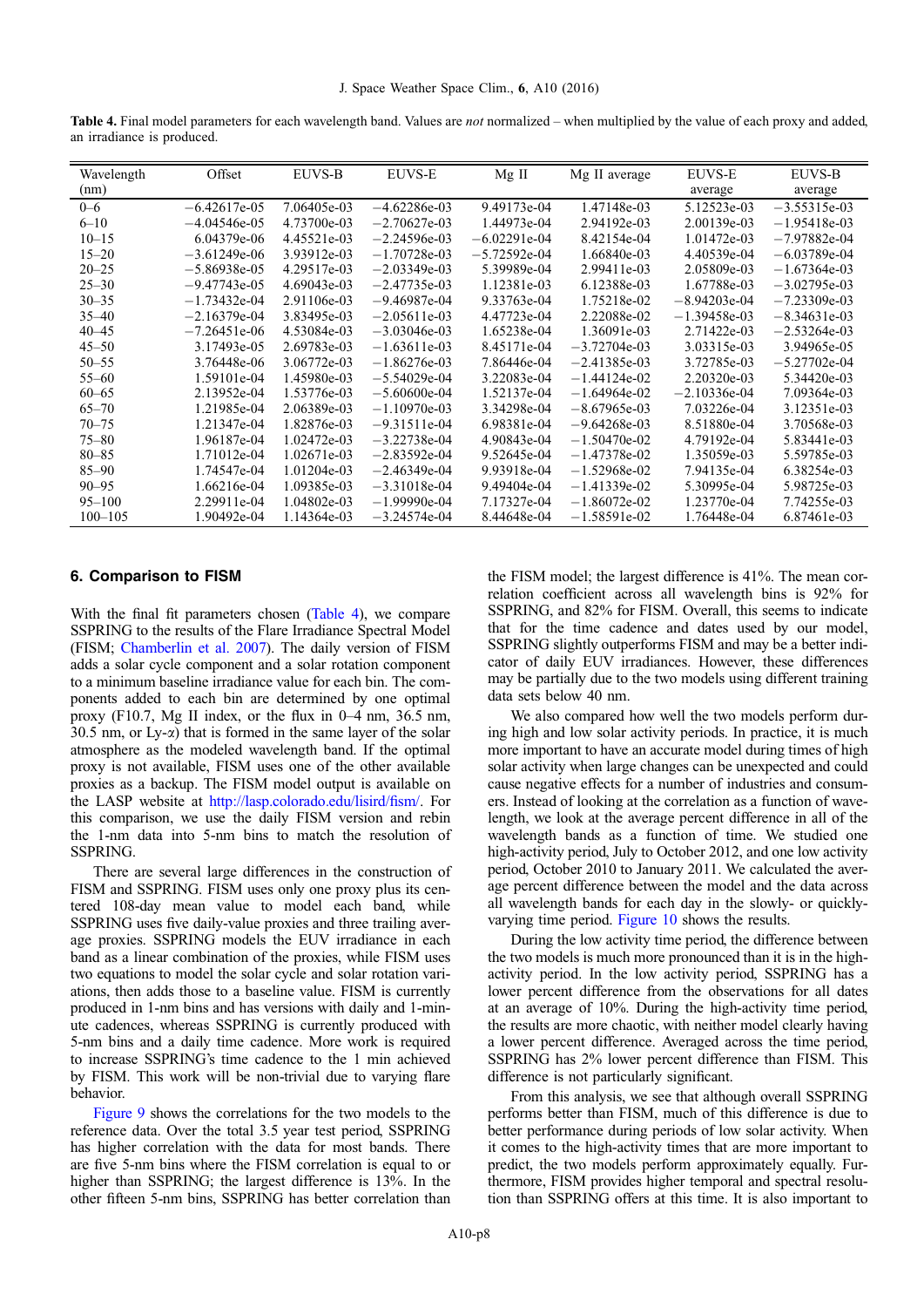<span id="page-8-0"></span>

|  |  |                                                                             |  | Table 5. Mean and standard deviation of the mean for all model parameters over the 3.5 year fitting interval. Values are not normalized – when |  |  |
|--|--|-----------------------------------------------------------------------------|--|------------------------------------------------------------------------------------------------------------------------------------------------|--|--|
|  |  | multiplied by the value of each proxy and added, an irradiance is produced. |  |                                                                                                                                                |  |  |

| Wavelength  | Offset            | <b>EUVS-B</b>      | <b>EUVS-E</b>      | Mg II             | Mg II             | <b>EUVS-E</b>      | <b>EUVS-B</b>     |
|-------------|-------------------|--------------------|--------------------|-------------------|-------------------|--------------------|-------------------|
| (nm)        |                   |                    |                    |                   | average           | average            | average           |
| $0 - 6$     | $-1.19314e-04$    | 5.58708e-03        | $-3.82026e-03$     | 1.81731e-03       | 7.57265e-03       | 3.15330e-03        | $-5.24481e-03$    |
|             | $± 1.40859e-06$   | $\pm 6.15760e-05$  | $\pm$ 4.01615e-05  | $\pm 3.95360e-05$ | $\pm 1.02778e-04$ | $\pm 8.82349e-05$  | $± 5.40225e-05$   |
| $6 - 10$    | $-2.63311e-05$    | 4.16340e-03        | $-2.32838e-03$     | 1.86004e-04       | 1.43278e-03       | 1.62889e-03        | $-8.28595e-04$    |
|             | $± 3.19436e-07$   | $\pm$ 3.36519e-05  | $\pm 1.90653e-05$  | $\pm$ 4.33024e-06 | $\pm$ 4.35070e-05 | $\pm$ 4.00883e-05  | $\pm 1.61451e-05$ |
| $10 - 15$   | 9.67395e-06       | 4.15551e-03        | $-2.08318e-03$     | $-3.29636e-04$    | $-9.92936e-05$    | 8.06624e-04        | $-9.65682e-05$    |
|             | $\pm 3.34506e-07$ | $± 3.32563e-05$    | $± 1.67141e-05$    | $± 5.81301e-06$   | $± 3.76983e-05$   | $± 4.74565e-05$    | $\pm 1.08528e-05$ |
| $15 - 20$   | 1.19771e-05       | 3.91888e-03        | $-1.71030e-03$     | $-4.57236e-04$    | $-5.31489e-04$    | 5.49334e-04        | 4.81356e-04       |
|             | $\pm 6.42133e-07$ | $\pm 3.31921e-05$  | $\pm 1.52704e-05$  | $± 4.44501e-06$   | $± 3.00635e-05$   | $\pm 6.92161$ e-05 | $± 2.13226e-05$   |
| $20 - 25$   | $-3.85482e-05$    | 4.19705e-03        | $-2.00912e-03$     | 6.70752e-05       | 2.07654e-03       | 1.30788e-03        | $-7.06145e-04$    |
|             | $± 4.26173e-07$   | $± 3.44334e-05$    | $\pm 1.66706e-05$  | $\pm 8.40989e-06$ | $± 4.19641e-05$   | $± 4.51724e-05$    | $\pm$ 1.40254e-05 |
| $25 - 30$   | $-4.99135e-05$    | 4.44488e-03        | $-2.28564e-03$     | 4.14720e-04       | 2.83153e-03       | 1.29582e-03        | $-1.21571e-03$    |
|             | $\pm 8.26882e-07$ | $\pm 3.57821e-05$  | $\pm 1.83867e-05$  | $\pm$ 1.13666e-05 | $± 7.15158e-05$   | $± 2.56447e-05$    | $\pm 3.15318e-05$ |
| $30 - 35$   | $-3.54392e-05$    | 3.51785e-03        | $-1.11613e-03$     | $-8.42005e-04$    | 4.75016e-03       | 5.39014e-04        | $-2.16895e-03$    |
|             | $± 1.96011e-06$   | $\pm 3.71876e-05$  | $\pm 1.60196e-05$  | $± 3.18992e-05$   | $\pm 1.34078e-04$ | $±$ 4.90561e-05    | $± 7.04941e-05$   |
| $35 - 40$   | $-6.88350e-05$    | 4.07662e-03        | $-1.94210e-03$     | $-6.20909e-04$    | 8.51927e-03       | $-1.24676e-03$     | $-2.13196e-03$    |
|             | $\pm 2.50331e-06$ | $± 3.48722e-05$    | $\pm 1.60244e-05$  | $± 1.69936e-05$   | $± 2.45032e-04$   | $± 5.11822e-05$    | $± 1.13757e-04$   |
| $40 - 45$   | $-4.81382e-05$    | 2.99928e-03        | $-2.15061e-03$     | 1.77964e-03       | 5.74169e-03       | $-2.01440e-04$     | $-3.02636e-03$    |
|             | $± 1.34496e-06$   | $\pm 3.18922e-05$  | $\pm 2.03318e-05$  | $\pm$ 3.42264e-05 | $± 1.20222e-04$   | $± 4.49862e-05$    | $\pm 5.23460e-05$ |
| $45 - 50$   | $-1.94667e-05$    | 1.79897e-03        | $-1.19909e-03$     | 1.90169e-03       | 1.51067e-03       | 1.21737e-03        | $-1.51840e-03$    |
|             | $± 9.85663e-07$   | $± 1.94370e-05$    | $± 1.13825e-05$    | $\pm 2.32360e-05$ | $\pm 1.03170e-04$ | $± 4.11927e-05$    | $± 3.90093e-05$   |
| $50 - 55$   | $-3.35590e-05$    | 2.12914e-03        | $-1.36839e-03$     | 1.76202e-03       | 1.58908e-03       | 1.76462e-03        | $-1.33589e-03$    |
|             | $± 7.82210e-07$   | $\pm 2.10941e-05$  | $± 1.27663e-05$    | $± 2.25724e-05$   | $± 7.40677e-05$   | $± 3.81889e-05$    | $± 2.53228e-05$   |
| $55 - 60$   | 4.05600e-05       | 1.18207e-03        | $-5.98232e-04$     | 1.71613e-03       | $-6.38722e-03$    | 3.73891e-03        | 9.78695e-04       |
|             | $\pm 1.93593e-06$ | $\pm 1.06715$ e-05 | $\pm 6.04107$ e-06 | $\pm 2.93829e-05$ | $\pm$ 1.26416e-04 | $\pm 6.80817e-05$  | $± 7.25111e-05$   |
| $60 - 65$   | 5.84035e-05       | 1.13361e-03        | $-6.09801e-04$     | 1.82744e-03       | $-4.94278e-03$    | 9.30378e-04        | 1.43943e-03       |
|             | $\pm 2.65779e-06$ | $\pm 1.10618e-05$  | $\pm 5.75132e-06$  | $\pm$ 3.46112e-05 | $± 1.67985e-04$   | $± 7.82188e-05$    | $± 9.59565e-05$   |
| $65 - 70$   | 3.50155e-05       | 1.39337e-03        | $-8.48923e-04$     | 1.78318e-03       | $-2.35701e-03$    | 6.75712e-04        | 2.88143e-04       |
|             | $\pm 1.60811e-06$ | $± 1.39225e-05$    | $± 7.32983e-06$    | $± 2.91884e-05$   | $± 1.11647e-04$   | $\pm 3.54816e-05$  | $± 5.64359e-05$   |
| $70 - 75$   | 1.76742e-05       | 1.23443e-03        | $-7.52727e-04$     | 2.12585e-03       | $-2.11733e-03$    | 1.25490e-03        | 1.94774e-04       |
|             | $\pm 1.76558e-06$ | $± 1.27405e-05$    | $\pm 6.62558e-06$  | $\pm 3.01251e-05$ | $± 1.11725e-04$   | $± 4.92750e-05$    | $\pm 6.02420e-05$ |
| $75 - 80$   | 5.46471e-05       | 4.42361e-04        | $-2.09970e-04$     | 2.25326e-03       | $-5.08675e-03$    | 1.60369e-03        | 9.70616e-04       |
|             | $± 2.23856e-06$   | $\pm$ 1.14485e-05  | $± 5.45397e-06$    | $\pm 3.72513e-05$ | $\pm 1.31260e-04$ | $± 6.93033e-05$    | $± 7.46772e-05$   |
| $80 - 85$   | 2.91539e-05       | 6.15804e-04        | $-3.09063e-04$     | 2.45166e-03       | $-3.86461e-03$    | 2.06427e-03        | 4.39589e-04       |
|             | $\pm 2.20246e-06$ | $± 7.78925e-06$    | $\pm$ 3.43226e-06  | $\pm 3.37231e-05$ | $\pm$ 1.48411e-04 | $\pm 6.01722e-05$  | $± 7.98243e-05$   |
| $85 - 90$   | 2.90166e-05       | 7.04584e-04        | $-3.64855e-04$     | 2.35898e-03       | $-3.41525e-03$    | 1.17958e-03        | 8.34713e-04       |
|             | $± 2.08065e-06$   | $± 7.10269e-06$    | $± 4.18138e-06$    | $\pm 3.00271e-05$ | $± 1.57785e-04$   | $± 4.15164e-05$    | $± 7.92331e-05$   |
| $90 - 95$   | 3.22496e-05       | 8.81250e-04        | $-4.87212e-04$     | 2.10896e-03       | $-3.16698e-03$    | 9.98522e-04        | 7.83766e-04       |
|             | $± 1.90424e-06$   | $\pm 8.00485e-06$  | $± 5.14244e-06$    | $± 2.58093e-05$   | $± 1.44256e-04$   | $± 3.88194e-05$    | $± 7.36882e-05$   |
| $95 - 100$  | 5.50652e-05       | 7.95736e-04        | $-4.29084e-04$     | 2.20643e-03       | $-3.74107e-03$    | 2.25695e-04        | 9.71146e-04       |
|             | $± 2.48525e-06$   | $\pm 8.52740e-06$  | $± 5.48696e-06$    | $\pm 3.09760e-05$ | $± 1.95972e-04$   | $± 4.25452e-05$    | $\pm$ 9.50481e-05 |
| $100 - 105$ | 3.80014e-05       | 8.20747e-04        | $-4.60687e-04$     | 2.18710e-03       | $-2.79669e-03$    | 9.55720e-05        | 1.01174e-03       |
|             | $\pm 2.11495e-06$ | $\pm$ 9.52858e-06  | $± 5.44085e-06$    | $± 2.92446e-05$   | $\pm 1.67610e-04$ | $\pm$ 3.51286e-05  | $\pm 8.04822e-05$ |

note that while SSPRING was trained over 2010–2013, FISM was trained on TIMED SEE data from 2002 to 2005 (P.C. Chamberlin, private communication). The long time interval between FISM's training period and the test dates likely contributed to the decreased accuracy of FISM. It is unclear if SSPRING would continue to outperform FISM during low solar activity if SSPRING's training period was as far away from the test days as FISM's.

## 7. Model expansions

Expanding SSPRING to other wavelength bands or somewhat longer wavelengths is feasible due to the model construction. However, if a split reference data set between EVE and SEE continues to be used for a finer wavelength resolution, differences between the spectral resolution of the two instruments



Fig. 9. Correlation coefficients for FISM and the variable fitting interval SSPRING model as a function of wavelength.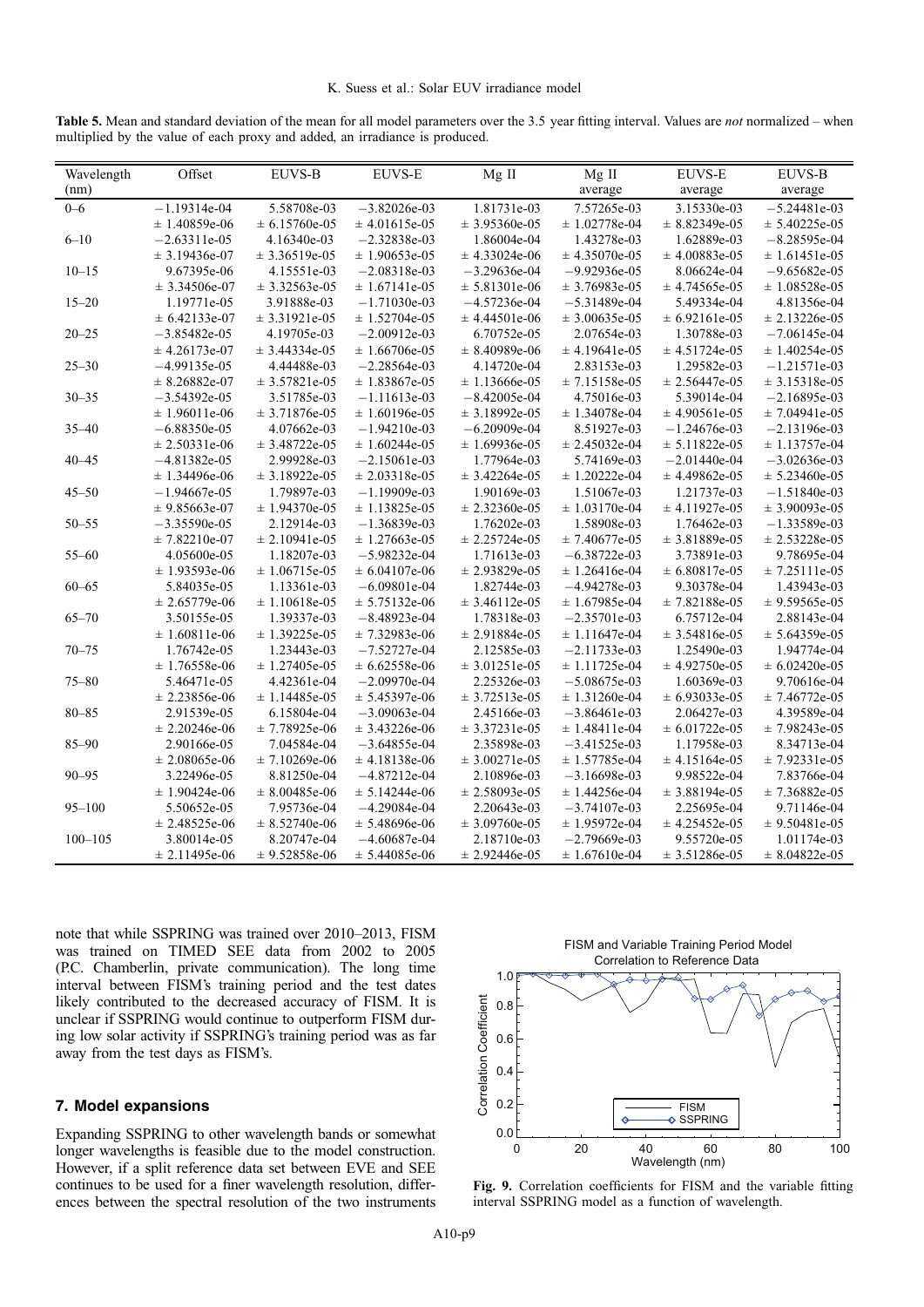<span id="page-9-0"></span>

Fig. 10. Percent difference between model and measurements as a function of time during two different time periods. Reference data uncertainties are a few percent. (a) Low solar activity, (b) high solar activity.

begin to become important. We expect that this technique could be used to model at least to Ly-a. If wavelengths much longer than this are used, more input data sets will likely be required to capture solar variability in the new wavelength regions.

It is also possible to use this concept to model shorter timescales, such as hourly or even minute-by-minute cadences. Again, with this increase in resolution we could no longer assume parallels between the EVE and SEE reference data sets. There may also be additional challenges to a shorter timescale model due to the varying spectral behavior of different types of flares.

The bandpasses on the new GOES-R EUV instrument will be constructed using a similar technique as SSPRING, although on much shorter timescales. Eparvier et al. (2009) describe the high spectral resolution measurements in three EUV bandpasses that will be measured by GOES-R, as well as the NOAA criteria of a 30-second time resolution and 20% accuracy. SSPRING can serve as a proof of concept for a linear combination proxy model in the EUV spectrum such as the one that will be used on GOES-R. For near term model expansions, it is unlikely that the test time period will be expanded beyond the early part of 2014 due to the degradation of EVE MEGS-B and the May 2014 power failure of MEGS-A.

#### 8. Conclusions

In this paper, we present a new daily proxy model for EUV irradiance that spans the 0.1–105 nm range in 5-nm bins. The model is constructed using a Levenberg-Marquardt least squares fitting algorithm which determines scalar weighting coefficients that best produce observed daily EUV irradiance with a linear combination of input data series. The input data series used were two EUV channels and two XRS channels on the NOAA GOES satellites, the Mg II index from SORCE SOLSTICE, and 40-day trailing averages of the GOES EUV channels and Mg II index. We tested several different fitting intervals to determine which provided the best results. First, we validated the basic model concept using a one-year fixed fitting interval. Second, we ''marched'' the fitting interval forward in time, closer to the prediction dates, to determine that in general it is beneficial to include recent solar data in the calculation of the model. Finally, we tested a variable fitting interval model that fit to all of the data available until the modeled day. This variable fitting interval method provided the best results. The correlation between the model results and observed irradiance varied with the wavelength, but was above 90% for 13 of the 21 bands, and was above 80% for all but one band. We also compared this model to the Flare Irradiance Spectral Model and saw that, as a whole, SSPRING had better correlation with the data. This difference was mainly in the low solar activity time periods, however, and there was not a significant improvement in model results during high solar activity time periods. It is possible to expand SSPRING to have higher wavelength or temporal resolution, but further work needs to be done to model shorter timescales.

Acknowledgements. We would like to thank the referees and editors for their help in improving this manuscript. This work was supported by NASA Grant NNX13AI25A S03 (MUSSIC) and NSF Grant AGS-1157020 (REU), both at the University of Colorado Boulder. We also thank Tom Woods and the instrument teams at LASP for the TIMED/SEE, SDO/EVE, and SORCE/SOLSTICE data used in this investigation. The FISM data used in this study was retrieved from LISIRD, and we thank LASP for making this web service available to the community. The GOES EUV data is from <http://ngdc.noaa.gov/stp/satellite/goes/dataaccess.html> and is the work of many people at NOAA. The editor thanks two anonymous referees for their assistance in evaluating this paper.

#### **References**

- Cessateur, G., T. Dudok de Wit, M. Kretzschmar, J. Lilensten, J.-F. Hochedez, and M. Snow. Monitoring the solar UV irradiance spectrum from the observations of a few passbands. Astron. Astrophys., 528, A68, 2011, DOI: [10.1051/0004-5351/201015903.](http://dx.doi.org/10.1051/0004-5351/201015903)
- Chamberlin, P.C., T.N. Woods, and F.G. Eparvier. Flare Irradiance Spectral Model (FISM): daily component algorithms and results. Space Weather, 5, S07005, 2007, DOI: [10.1029/2007SW000316](http://dx.doi.org/10.1029/2007SW000316).
- Dudok de Wit, T., S. Bruinsma, and K. Shibasaki. Synoptic radio observations as proxies for upper atmospheric modeling. J. Space Weather Space Clim., 4, A06, 2014, DOI: [10.1051/swsc/2014003](http://dx.doi.org/10.1051/swsc/2014003).
- Eparvier, F.G., D. Crotser, A.R. Jones, W.E. McClintock, M. Snow, and T.N. Woods. The Extreme Ultraviolet Sensor (EUVS) for GOES-R. SPIE Proceedings, 7438, 2009, DOI: [10.1117/12.826445](http://dx.doi.org/10.1117/12.826445).
- EVE News 19 May 2010, [http://lasp.colorado.edu/home/eve/2010/](http://lasp.colorado.edu/home/eve/2010/05/19/operations-change-for-megs-b-and-megs-p/) [05/19/operations-change-for-megs-b-and-megs-p/](http://lasp.colorado.edu/home/eve/2010/05/19/operations-change-for-megs-b-and-megs-p/)
- EVE News 28 May 2010, [http://lasp.colorado.edu/home/eve/2014/](http://lasp.colorado.edu/home/eve/2014/05/28/eve-megs-a-power-anomaly/?doing_wp_cron=1454706787.2851901054382324218750) [05/28/eve-megs-a-power-anomaly/?doing\\_wp\\_cron=1454706787.](http://lasp.colorado.edu/home/eve/2014/05/28/eve-megs-a-power-anomaly/?doing_wp_cron=1454706787.2851901054382324218750) [2851901054382324218750](http://lasp.colorado.edu/home/eve/2014/05/28/eve-megs-a-power-anomaly/?doing_wp_cron=1454706787.2851901054382324218750)
- Fontenla, J., E. Landi, M. Snow, and T. Woods. Far- and extreme-UV solar spectral irradiance and radiation from simplified atmospheric physical models. Sol. Phys, 289, 515–544, 2014, DOI: [10.1007/s11207-013-0431-4.](http://dx.doi.org/10.1007/s11207-013-0431-4)
- Heath, D.F., and B.M. Schlesinger. The Mg 280 nm doublet as a monitor of changes in the solar ultraviolet irradiance. J. Geophys. Res., 91, 8672–8682, 1986, DOI: [10.1029/JD091iD08p08672.](http://dx.doi.org/10.1029/JD091iD08p08672)